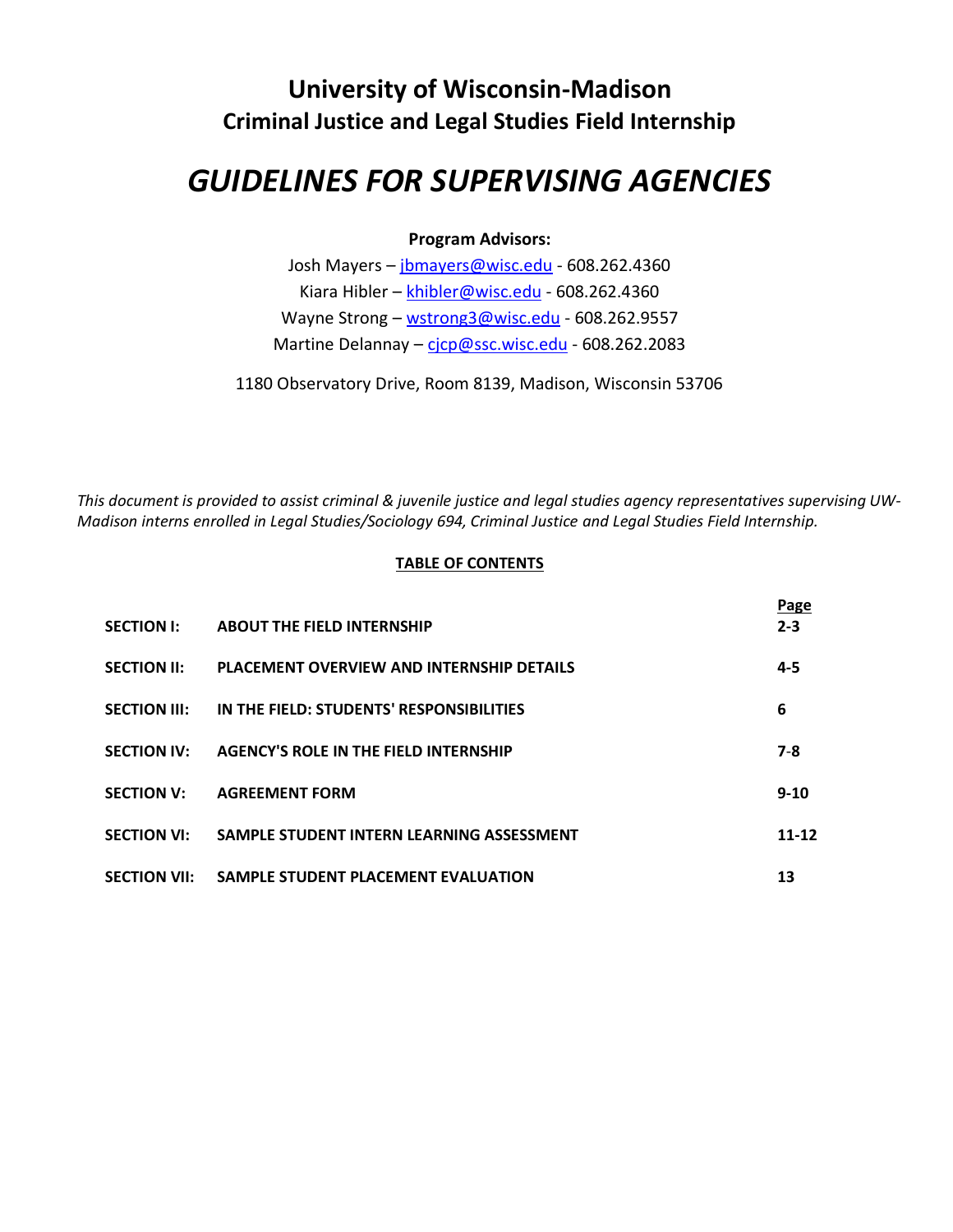#### **SECTION I**

#### **ABOUT THE FIELD INTERNSHIP**

# A. **Course Description and Goals**

The Criminal Justice and Legal Studies Field Internship is accompanied by a 3 credit Legal Studies/Sociology course offered during the fall, spring and summer semesters. Enrolled students are typically required to complete 8-15 hours of work in a criminal/ juvenile justice or legal studies agency in fall/spring and 15-30 hours per week in summer, complete written assignments, and participate in weekly seminars during fall/spring semester and two full day long seminars in summer held on campus.

# **The field experience and course are designed to foster four broad goals:**

The first is to impart a better **understanding of the overall justice or legal system**--delving into how it works, examining underlying influences, and considering interactions between the courts, law enforcement, corrections, victim services and related areas.

The second goal is to encourage a well-informed understanding of the **populations served by the justice and legal system.** The course urges students to review offender demographics, examine diverse value orientations, and victim issues, as well as to study offender issues, such as alcohol and drug abuse, unemployment, poverty, discrimination, and gang membership.

The third goal is to promote a better **understanding of one agency in the justice or legal system**. We urge students to look closely at the agencies in which they are placed and to become knowledgeable about sources of authority, jurisdiction, organization and overall functions, policies, staff, clients, budgets, services and other vital information.

The fourth goal is to **identify and appreciate professionalism, ethics and culturally competent practice** within the system, agency, client interactions, and themselves. We encourage students to recognize currently implemented practices as well as their own competence and development.

Grades for the course are based on placement performance as determined by the agency supervisor, by university staff, course assignments, and seminar presentation and participation.

# B. **Academic Standing of Interns and Preparation for the Field**

All students seeking a criminal justice and legal internship must be enrolled and be making satisfactory progress in the University's Criminal Justice Certificate or Legal Studies Program. Each student must have completed a basic course on the American criminal justice system and a course on the theories of criminal or delinquent behavior or a course focused on legal studies. Many students complete other relevant courses as well.

Students in the Criminal Justice and Legal Studies Field Observation course are expected to show a high level of maturity and responsibility. They are expected to be reliable and to demonstrate good judgment in the field at all times. Advisors and staff of the program reserve the right to refuse any student who appears ill-prepared to accept the obligations associated with professional criminal, juvenile justice, and legal work. An internship can be terminated at any point in the placement should a student be unable to carry out their responsibilities at the expected level.

# C. **Guidelines for Supervisors**

These suggestions are meant to facilitate the process of learning and to make the experience as valuable and productive as possible for both you and the students. Please feel free to share your own experiences and suggestions with the Criminal Justice Program and Legal Studies staff.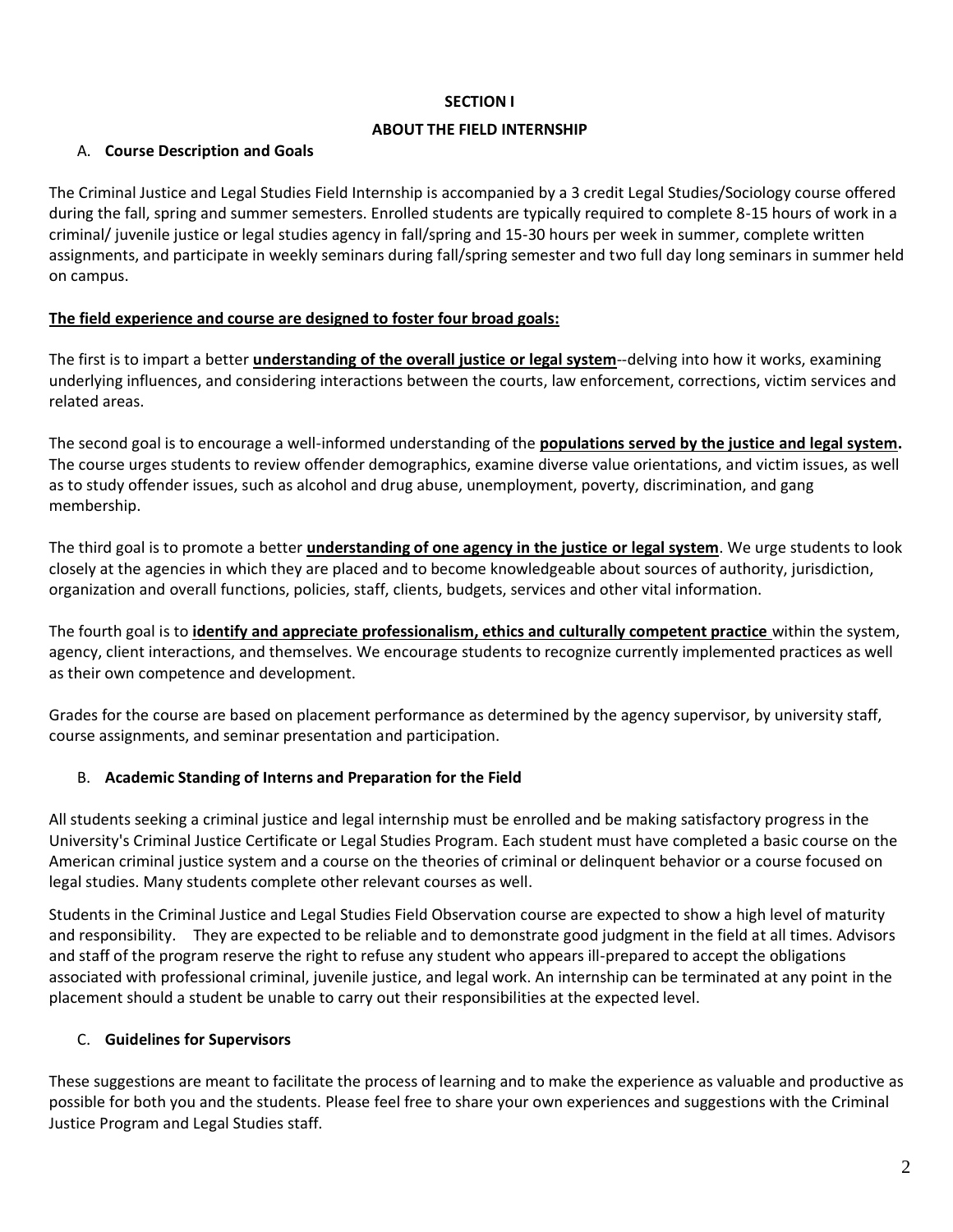Each student brings unique qualities to the internship and therefore must be treated individually. However, students should have an interest in the agency and demonstrate a motivation to learn in common. In addition, the Criminal Justice and Legal Studies staff is available to do in-service training for large or small groups.

- 1. The Interns are referred to the Agency after an initial interview with the Criminal Justice and Legal Studies staff to explore interests and career aspirations. Prior to placement, students will have information about criminal justice and legal systems and your Agency. Interns are expected to relate their Agency experience to classroom knowledge.
- 2. A **three-step progression** of (1) the intern **observing a process** (2) then **performing the task under observation with feedback** and (3) then **independent performance of the activity and assessment** seems to work best. Interns are eager for independent activity (within established Agency guidelines), even as there is uncertainty based on inexperience.
- 3. Prepare students for those times when you as a supervisor will not be available, (vacations, days off, paperwork, or other tasks). This is sometimes a good opportunity for the student to observe other agencies, work with other staff members, or work independently if they are prepared.
- 4. Professionals within the criminal justice system and legal fields act with discretion and judgment within the limits of authority. Experience with more than one professional within the Agency may help the student understand this and develop their own sense of judgment and discretion. They too will be exposed to and experience conflicts involving professionalism and ethics. They are expected to identify these issues and the resources for mediation and resolution.
- 5. Assessment is sometimes difficult. If phrased as a positive activity, assessment can add to the repertoire of skills you assist the interns in developing. For example, you will teach them how to set the tone for an open interview, how to ask open-ended questions, etc. Interns are eager for feedback and positive feedback in day to day functioning can be a powerful motivator. Problems addressed sooner are usually smaller. The Criminal Justice and Legal Studies staff is also available for assistance at any time.
- 6. For most interns this is the first experience with a professional position in criminal justice or legal systems. This makes the supervisor a role model for best practices, imparting knowledge and understanding of boundaries and ethics.
- 7. The intern is expected to:
	- a. learn to function at a particular task at an Agency (assessment, referral, interviewing and evaluation of people and programs);
	- b. to learn the overall functioning of the Agency, (mission, organization, legal authority, budget, etc.);
	- c. to learn the place of the Agency and the interactions within the criminal justice or legal systems (where does the target population come from, what referrals are made); and
	- d. develop their understanding of professional, culturally competent practice.

\*Students have assignments in these areas and will be coming to you for help.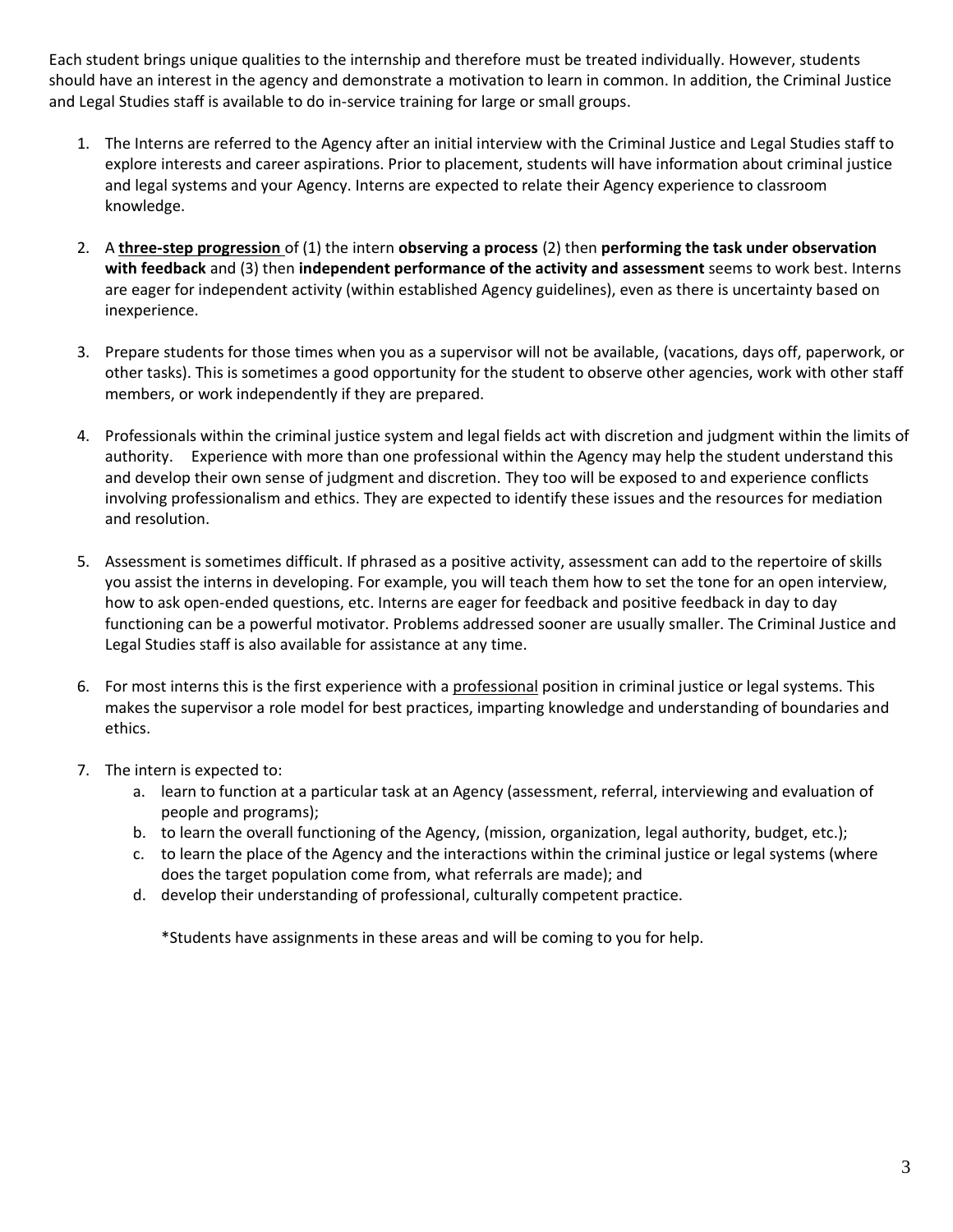#### **SECTION II**

#### **PLACEMENT PROCEDURES AND INTERNSHIP DETAILS**

**Process and timeline vary by agency. Students seeking placement outside the Madison area are often in contact with agencies, including interviewing, far in advance of the schedule below. We will support the timeline established by individual agencies.**

# **A. Student Orientations**

Throughout the year criminal justice and legal studies students meet with program staff to discuss the placement process and course expectations.

# **B. Agency Contacts, Student Resumes and Cover Letters:**

UW-Madison Criminal Justice and Legal Studies staff contact potential placement agencies regarding potential placements. Student resumes and cover letters are sent to agency representatives for review. The resume presents a brief synopsis of each student's work history and may include personal and professional references. Agency representatives should feel free to request references when making decisions about interns. In most cases, the resume and cover letter of each student will be sent to five agencies.

# **C. Student Interviews in the Agency**

Students are given the names and phone numbers of agency personnel and are directed to phone or email them to schedule an interview.

The interview between agency personnel and the criminal justice/legal studies student provides an opportunity for both to assess the appropriateness of a placement. Agency roles, policies, and expectations should be discussed as well as student goals and concerns. It may be helpful and instructive for students to observe staff in action during their visit to the agency, meet an agency client and/or partake in an agency tour.

# **D. Agency/Student Selections**

If possible, all agency and student selections should be made at least one month prior to the upcoming internship semester. Although we urge all agencies to attempt to make their decisions early, we respect the right of agencies to make this decision at a later date. The advisor would appreciate notice of any changes from the proposed schedule.

# **E. Placement Agreements: Prior to start of placement**

Once agency/student selections have been made, students will present their agency supervisors with an agreement form to be filled out by the student and the agency supervisor(s). This simple form provides Criminal Justice and Legal Studies Program staff with basic information that is useful for future communications with both the student and the agency. It also establishes the dates that a student will be participating for liability purposes. In most cases, students will take responsibility for getting the agreement form to the office by the specified date. **The student is not permitted to start without completing and submitting this form.** (A copy of the form is at the end of this packet).

# **F. Starting Dates**

Students may begin their internships anytime prior to or within two weeks of the start of the course semester. The exact starting date is negotiated between the student and agency. This should be the same date that is reflected on the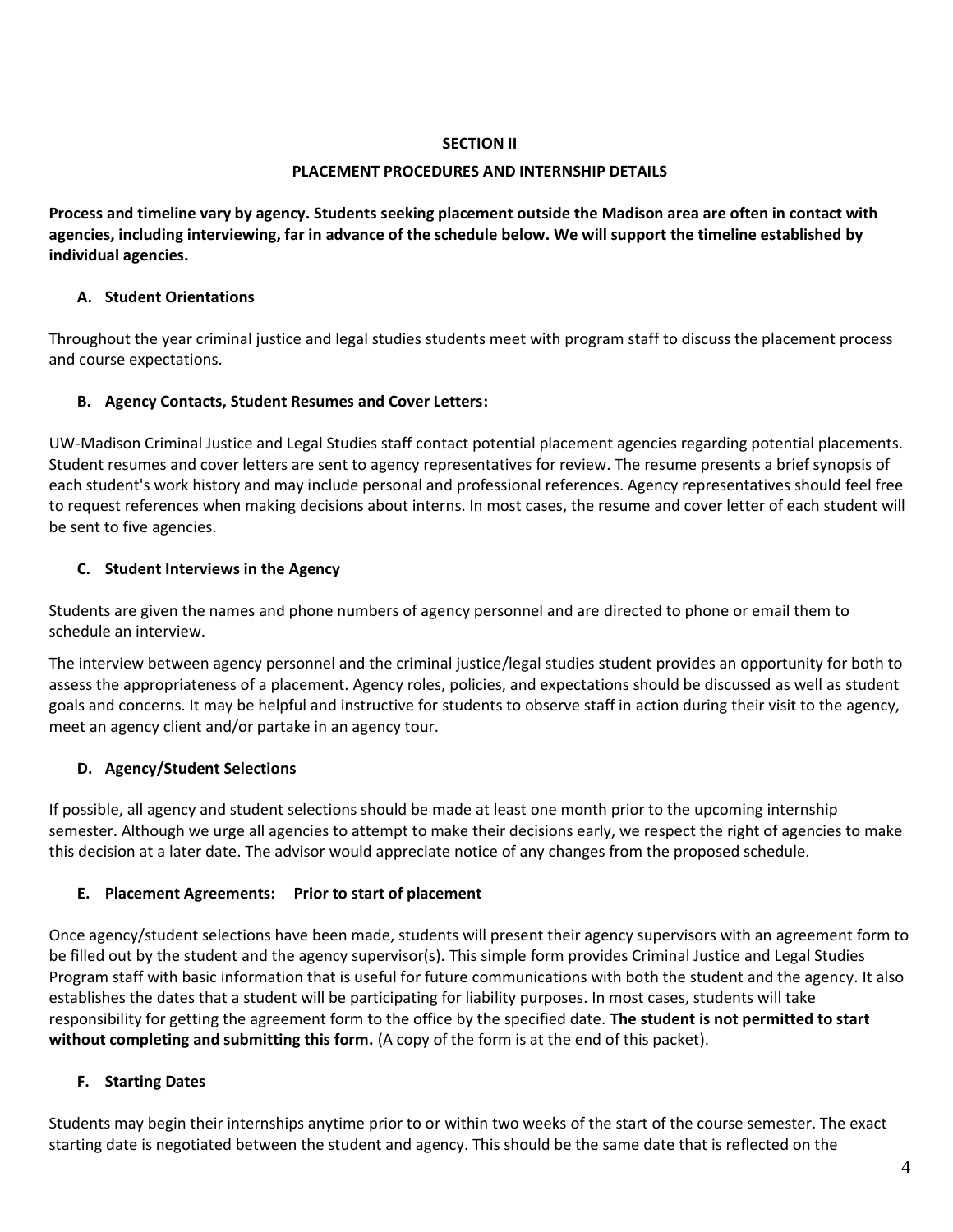Placement Agreement submitted to the criminal justice/legal studies office.

# **G. Course Seminars on Campus**

All students are required to attend on campus course seminars during the internship semester. During these times, students meet their fellow interns to discuss experiences and exchange ideas. Additionally, students present information and submit written assignments.

# **H. Student Intern Learning Assessment**

The final Student Intern Learning Assessment will be completed online by the agency supervisor at the end of the semester.

A sample Learning Assessment form is found at the end of this booklet and reflects the overall course goals. The form asks supervisors to assess a student's understanding of: the criminal justice system, juvenile justice system, or legal system, the criminal, juvenile, or other populations served by the agency, and of the placement agency.

Because the Assessment accounts for a significant portion of the student's grade in the course, it is critical that the criminal justice and legal studies office receives all Student Intern Learning Assessments in a prompt manner.

# *A FINAL GRADE CANNOT BE ASSIGNED TO A STUDENT WITHOUT THE COMPLETION OF THIS* **STUDENT INTERN LEARNING ASSESSMENT.**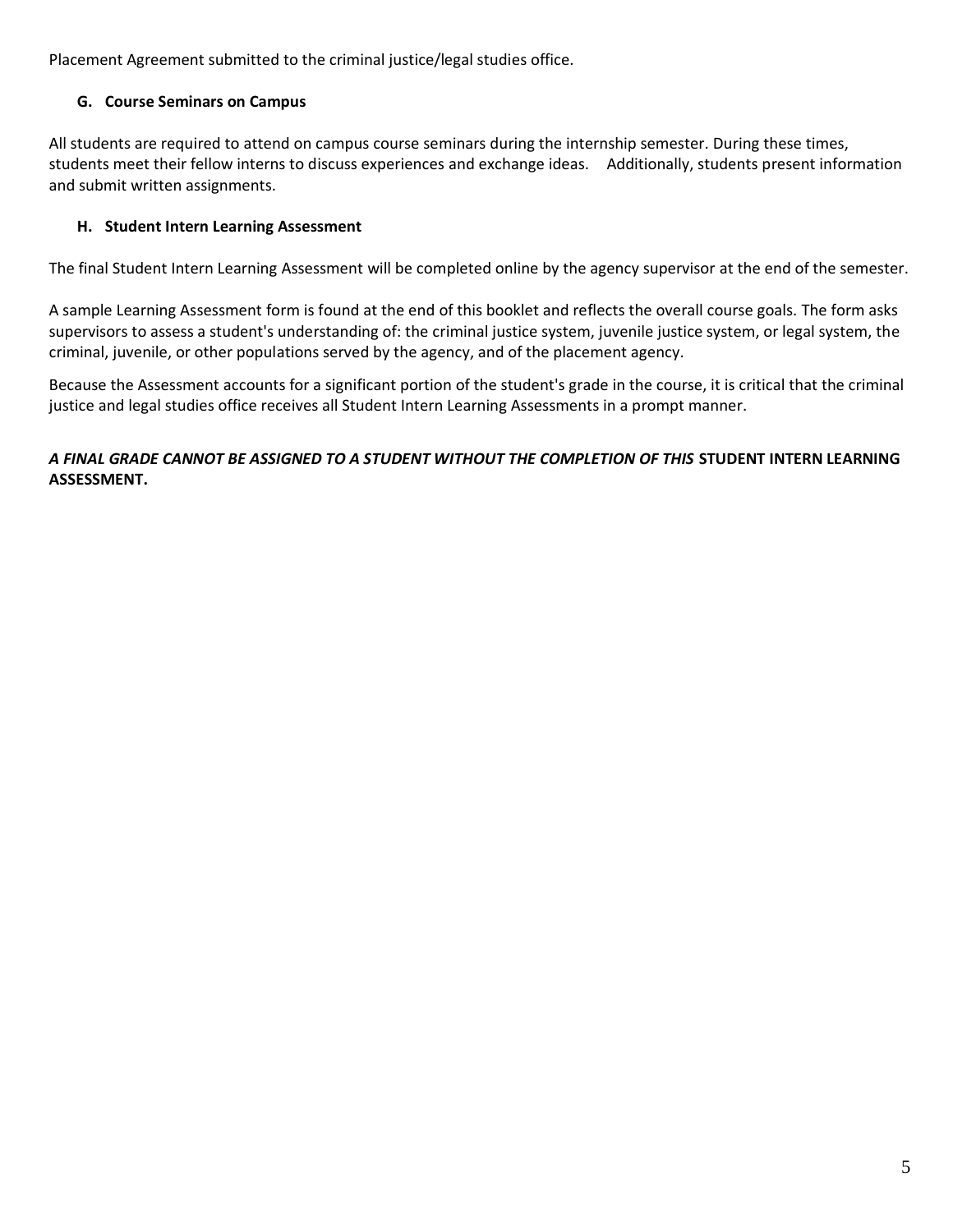#### **SECTION III**

#### **IN THE FIELD: STUDENTS' RESPONSIBILITIES**

#### **A. Learning Plans**

Students are required to develop learning plans for their internships. This requirement is designed to bring a focus to a student's placement, and to help offset the feeling many students have of being overwhelmed in their placements by offering direction for the semester and upfront communication with their placement supervisor.

The plans may include duties and activities the student will participate in, experiences expected with other units in the agency, visiting outside agencies, any special projects to be completed, and what they need from their supervisor. Students develop their plans individually but are required to consult and have their agency supervisors sign off on their final copy.

#### **B. Responsibilities on the Job**

Once students begin their placements, they are expected to:

- 1. Become familiar with and follow all agency policies and guidelines;
- 2. Assume professional behavior throughout the placement;
- 3. Accept feedback and act on constructive criticism;
- 4. Complete all assigned tasks from the agency and all course work;
- 5. Notify the agency supervisor and program staff if for any reason the student must leave the placement prematurely;
- 6. Complete the agreed upon term or internship.

If for any reason, a student does not live up to these expectations in the field, program staff should be notified as early as possible.

# **C. Course Assignments & Seminars**

In addition to the learning plan mentioned above, students submit written assignments as required throughout the semester. Information may be collected independently or with other students in the placement but the final product must be each student's original work. They will need agency supervisors to help find the information on organization, agency budget, and stakeholders. A journal and/or written reflection of their internship is mandatory.

Attendance at seminars is a required part of the internship experience. Students will share experiences with their peers via Canvas and seminar participation. Students contribute formal presentations, educating their peers on the organization of the agency, stakeholders, services provided, connections to other entities, and ideas for improvement.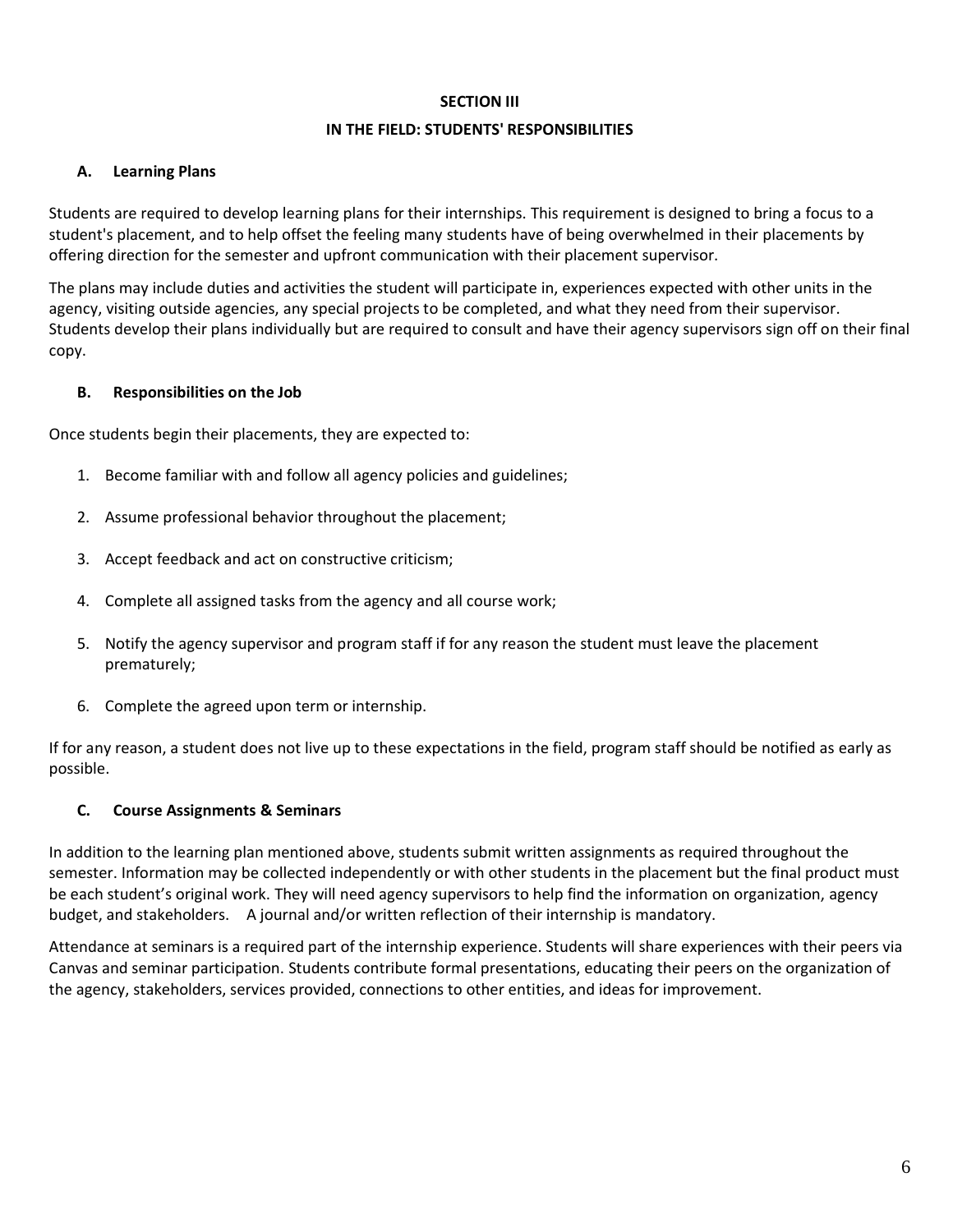#### **SECTION IV**

#### **AGENCY'S ROLE IN THE FIELD OBSERVATION**

#### **A. Agency Responsibilities**

The field observation/internship is most often an undergraduate's first exposure to the criminal or juvenile justice system or legal systems, to the profession and to its clients. Therefore, the quality of the experience is critical to the student's learning and outlook on the system.

To enhance the internship experience for both the student and your agency, we make the following requests.

- 1. Be aware of the course goals and promote them to the extent possible.
- 2. Assign your student a supervisor an individual who is willing to make assignments, monitor the student's progress, works with the intern around problems and concerns and provides professional role modeling.
- 3. Orient the intern to your agency. Introduce them to fellow staff and share information about the jobs each does. Provide relevant organizational charts. Discuss agency missions, functions and role in the system. Refer the student to the agency's source(s) of authority, e.g., state statutes, administrative rules, etc. Share important policies that the student will need to abide by over the internship. Cite documents the student should review and become more familiar with, within the agency.
- 4. Spell out agency expectations. Be clear about the student's duties and responsibilities for the semester.
- 5. Review the student's written goals and objectives for the semester and advise changes as necessary (Learning Plan).
- 6. Provide training as needed. Past experience has shown that an initial orientation to the overall system in which the agency is operating helps avert questions and problems later in the internship. Tips on approaching and working with clients have also been helpful.
- 7. When assigning jobs, begin with an initial period of observation and simple tasks and then gradually move toward increasingly complex work activities.
- 8. Provide exposure to all facets of the agency, including observation of other units, attendance at staff meetings, participation in various agency services (family meetings, client counseling, fingerprinting, evidence collection, etc.) as agency policies allow.
- 9. Allow students to interact with other agencies within the system as a part of their responsibilities and encourage some visiting of other agencies during "down" times. Students should be responsible for contacting outside individuals and scheduling appointments.
- 10. Assist students in the integration of knowledge, theory, professional standards, ethics and culturally competent practice.
- 11. Supply feedback on the intern's performance. Communication is important for ensuring that goals and expectations are met.

We appreciate that criminal, juvenile justice, social service and legal agencies are extremely busy operations and that fulfilling all of the above requests may not be possible all of the time. We ask that agencies carry out the responsibilities to the extent possible.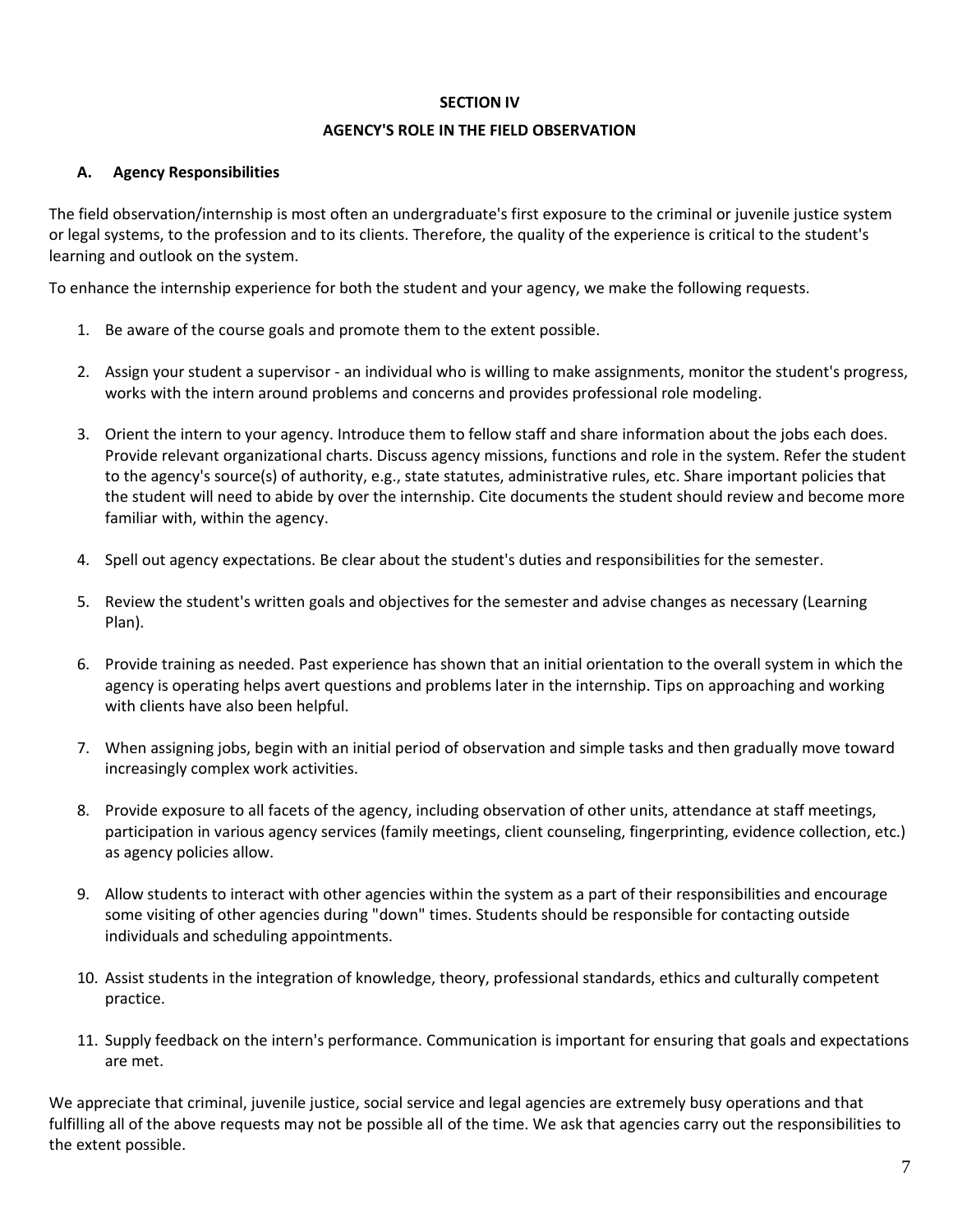# **A. Student Intern Learning Assessment**

As mentioned under Placement Procedures, agency supervisors are asked to fill out an online Student Intern Learning Assessment for each student at the end of the semester. The link will be sent to each agency supervisor. **A sample form is included at the end of this booklet**. It is important that the form be turned in by the designated date. The Learning Assessment closely reflects the goals of the course. Brief additional comments on the form in addition to the numerical grading are helpful in assessment and for future references if requested by the student.

# **B. Contact with Program Staff**

Agency representatives are urged to contact university staff immediately if they are experiencing **any** problems or concerns with the individuals they are supervising.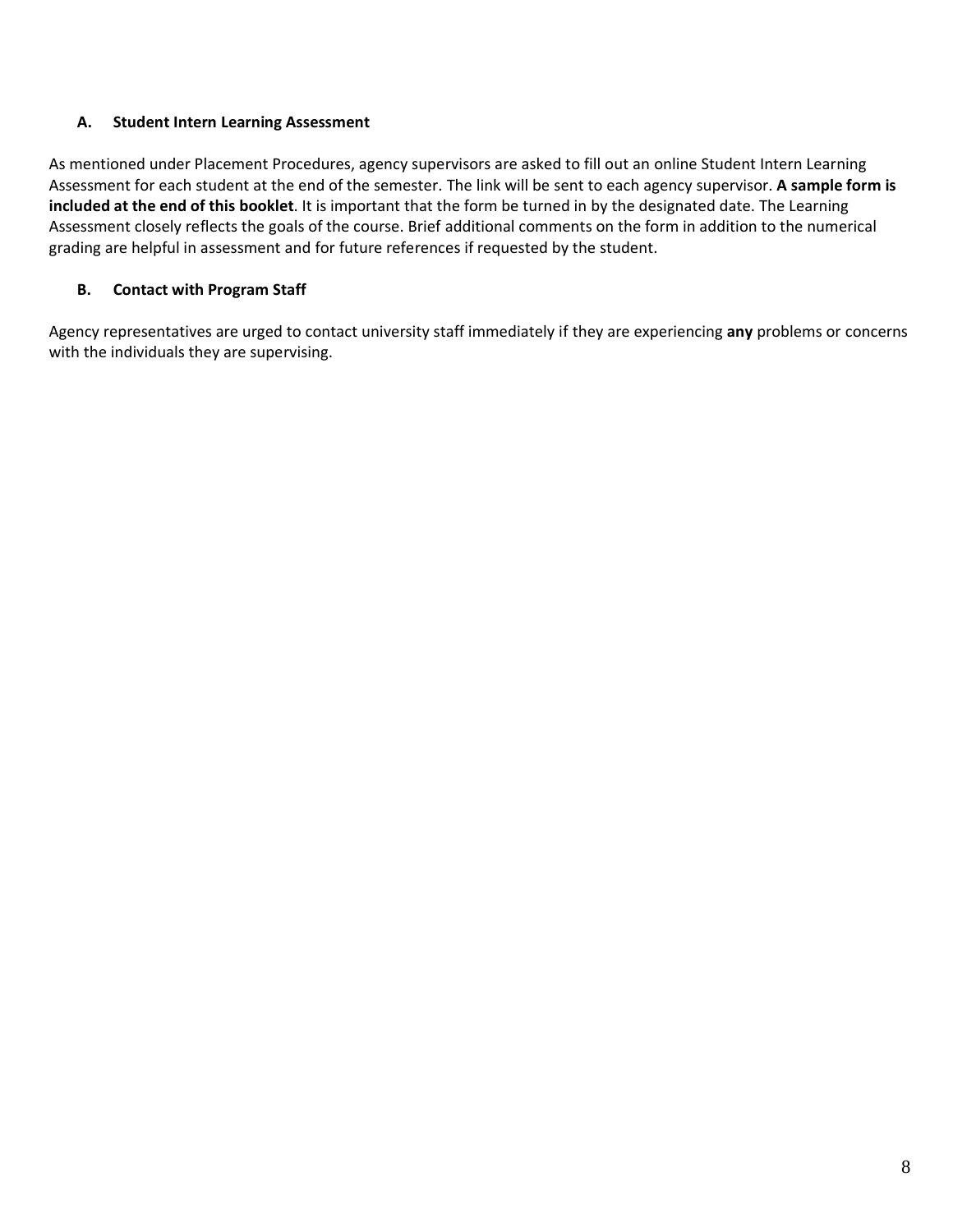# **CRIMINAL JUSTICE/LEGAL STUDIES FIELD OBSERVATION**

This Affiliation Agreement ("Agreement") is Between the Board of Regents of the University of Wisconsin System, on behalf of the University of Wisconsin-Madison, Criminal Justice/Legal Studies Program ("University") and

\_\_\_\_\_\_\_\_\_\_\_\_\_\_\_\_\_\_\_\_\_\_\_\_\_\_\_\_\_\_\_\_\_\_\_\_\_\_\_\_\_\_\_\_\_ ("Agency") to provide practical learning and Field Observation experiences for the University's student(s) as outlined in this Agreement.

Agency agrees to supervise the below-named student in its facility for the duration of the Field Observation experience. Agency has reviewed a copy of the Field Observation Guidelines for Supervising Agencies. Agency agrees to contact University staff if changes or questions arise. University and Agency agree to the terms outlined within this Agreement, including on the reverse side.

|                                                                                                             | Student Supervisor Name: Student Supervisor Name:   |  |  |
|-------------------------------------------------------------------------------------------------------------|-----------------------------------------------------|--|--|
|                                                                                                             | Student Supervisor phone: Student Supervisor phone: |  |  |
| <b>Agency Contact email:</b>                                                                                | Student Supervisor email: Student Supervisor email: |  |  |
| Agency Address: Agency Address:                                                                             |                                                     |  |  |
| THIS PLACEMENT IS FOR <b>HOURS A WEEK FOR THE DURATION OF THE SEMESTER.</b>                                 |                                                     |  |  |
| Starting Date: Ending Date: Ending Date:                                                                    |                                                     |  |  |
| Will the student be required to complete a Wisconsin Caregiver Background Check?<br>$\Box$ No<br>$\Box$ Yes |                                                     |  |  |
| The Agency will conduct the Wisconsin Caregiver Background Check.<br>$\Box$                                 |                                                     |  |  |

□ The Agency would like the University to conduct the Wisconsin Caregiver Background Check and share the results.

|                                                                                                                   | Date:                                                                                                                                                                                                                                    | <b>Agency Contact Signature:</b>      |  |
|-------------------------------------------------------------------------------------------------------------------|------------------------------------------------------------------------------------------------------------------------------------------------------------------------------------------------------------------------------------------|---------------------------------------|--|
|                                                                                                                   | Date:                                                                                                                                                                                                                                    | <b>Students Supervisor Signature:</b> |  |
| Board of Regents Signatory Name, Date, Signature: Dan Langer, Asst Vice Chancellor, Division of Business Services |                                                                                                                                                                                                                                          |                                       |  |
|                                                                                                                   |                                                                                                                                                                                                                                          |                                       |  |
|                                                                                                                   | I am a student at the University and I am enrolled or intend to enroll in Legal Studies/Sociology 694/Social Work 663,<br>Criminal Lutica and Logal Ctudica Field Observation I hous read the Field Observation Unpelpendical Logant the |                                       |  |

Criminal Justice and Legal Studies Field Observation. I have read the Field Observation Handbook and I accept the requirements within it. I assume responsibility for notifying University staff and my Agency supervisor if, for any reason, I am unable to fulfill the terms outlined in the Handbook.

| <b>Student Name:</b>          | Student Phone: |  |
|-------------------------------|----------------|--|
| <b>Student Email Address:</b> |                |  |
| <b>Student Signature:</b>     | Date:          |  |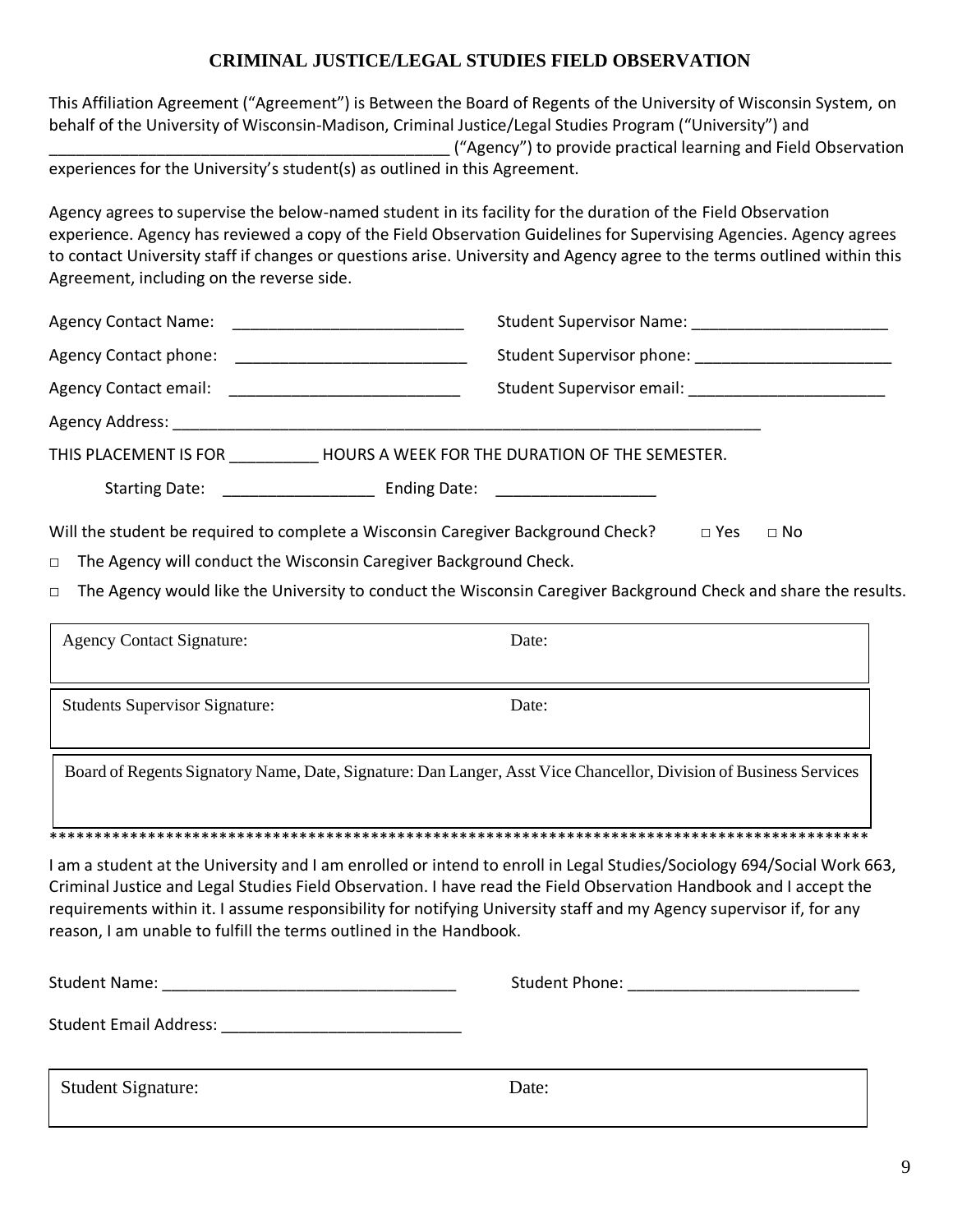- University and Agency shall not discriminate with respect to race, color, sex, creed, national origin, disability, age, public assistance status, marital status, sexual orientation, or religion in their on-going practices.
- University and Agency shall make reasonable accommodations to provide accessibility for students with disabilities. If a student requests an accommodation in his or her assignment to Agency, University will encourage the student to disclose directly to the Agency information in support of the student's request.
- The University's employees and students are not eligible for coverage under the Agency's Workers' Compensation or Unemployment Compensation insurance programs.
- The parties agree that each party is and shall solely be responsible for any claim or damage resulting from its own negligent acts or omissions. This Agreement shall not be construed to require a party to indemnify any other party from its own negligent acts or omissions.
- Either party shall have the right to terminate this Agreement for any reason on sixty days written notice to the other party. In the event of termination, the parties agree that any students placed at Agency shall be permitted to complete their activities in connection with the Field Observation experience.
- A University designee and Agency designee shall coordinate the University's academic requirements for each student at Agency.
- The University, as a unit within an agency of the State of Wisconsin, provides liability coverage for its students, faculty and staff consistent with §§895.46(1) and 893.82(6) of the Wisconsin Statutes. The University's students, faculty and staff who participate in the activities under this Agreement are agents and employees, respectively, of the State of Wisconsin, and while participating in such activities, are acting within the scope of their agency or employment. The liability coverage provided by the State of Wisconsin under §895.46(1) is self-funded and provides funding for claims, demands, losses, and damages of every kind and description, or damage to persons or property arising out of Field Observation activities at Agency and founded upon or growing out of the negligent acts or omissions of any of the employees or agents of the University while acting within the scope of their employment or agency where protection is afforded by §895.46(1) of the Wisconsin Statutes.
- Agency shall provide a planned, supervised program of Field Observation experiences consistent with Field Observation Guidelines for each student's placement.
- Agency shall maintain complete records and reports on each student's performance, providing evaluations to the University as requested.
- In all cases, Agency shall retain ultimate responsibility for the advising and care of its clients.
- University may disclose information from a participating student's educational record, as appropriate, to personnel at Agency who have a legitimate need to know in accordance with the Family Educational Rights and Privacy Act of 1974, as amended (20 U.S.C. 1232g; 34 CFR Part 99). Agency hereby agrees that its personnel will use such information only in furtherance of the Field Observation program for the student, and that the information will not be disclosed to any other party without written notice to the University and with the student's prior written consent.

# **Center for Law, Society, & Justice**

608-262-4360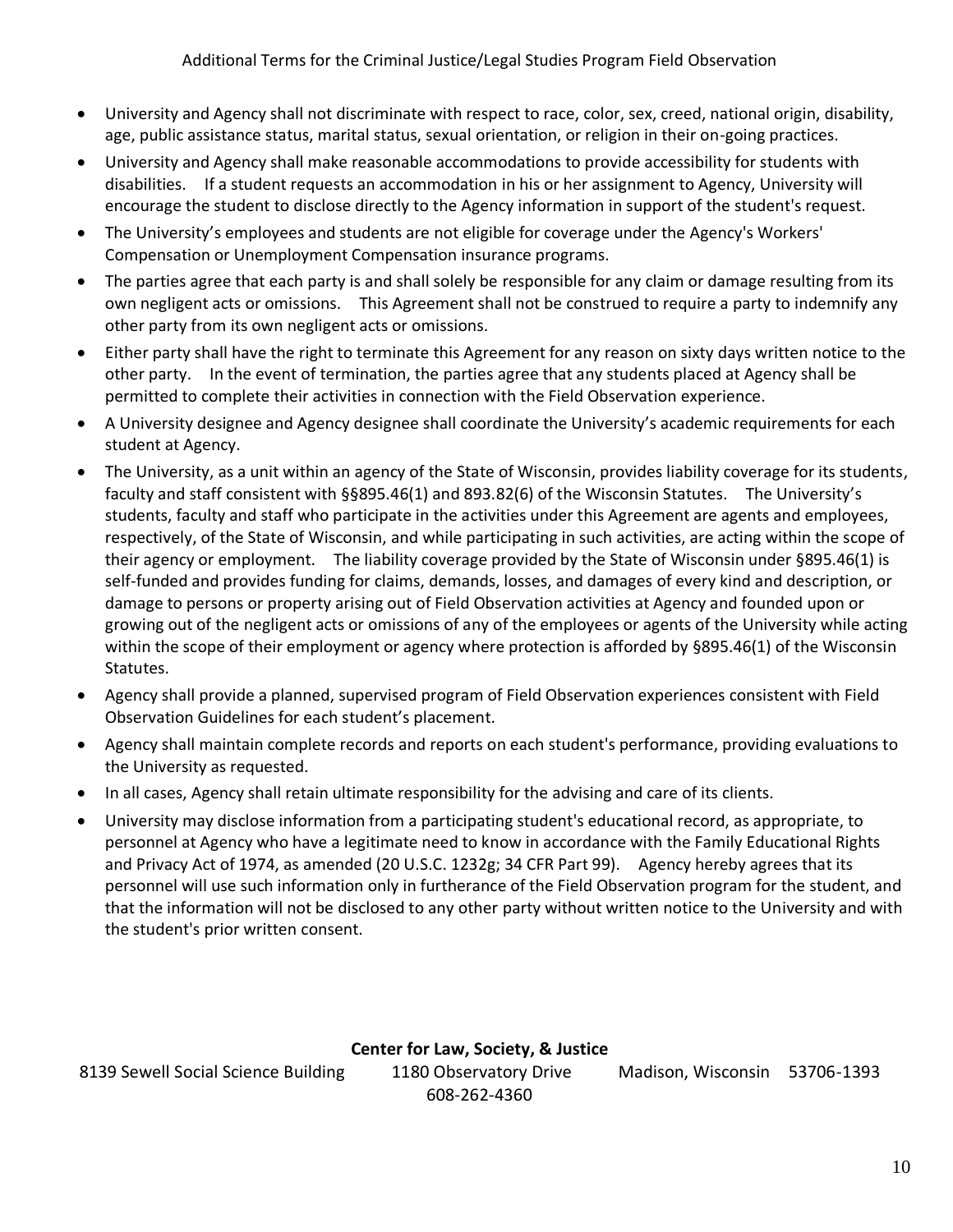#### UNIVERSITY OF WISCONSIN – MADISON CRIMINAL JUSTICE & LEGAL STUDIES FIELD OBSERVATION **SAMPLE STUDENT LEARNING ASSESSMENT**

Please evaluate the student who interned with your agency using the numerical grade below. The numerical grade will be averaged and will be used to award the final placement evaluation portion of the course grade.

Comments are appreciated and may be shared with students. Some internship placements do not provide for an assessment in all categories. In this case, place a N/A in the appropriate column. Because your evaluation is important to us, a course grade cannot be issued to the student without this information.

#### **Please indicate the level of accomplishment demonstrated as follows:**

| - Unsatisfactory: does not demonstrate this ability/does not meet expectations |
|--------------------------------------------------------------------------------|
|                                                                                |

- **2 - Uncomplimentary**: seldom demonstrates this ability/rarely meets expectations
- **3**
- **4 - Fair**: sometimes demonstrates this ability/meets expectations
- **5**
- **6 - Commendable**: usually demonstrates this ability/sometimes exceeds expectations
- **7**
- **8 - Exceptional**: consistently demonstrates this ability/consistently exceeds expectations

STUDENT:

 $AGENCY:$ 

SUPERVISOR:

#### **I. UNDERSTANDING OF SYSTEM: Level**

|                                                                                                                   | <u>.</u> |
|-------------------------------------------------------------------------------------------------------------------|----------|
| Initial understanding of legal or juvenile/criminal justice systems (i.e. components, roles, functions,           |          |
| relationships)                                                                                                    |          |
| Current understanding of system/institutions                                                                      |          |
| Ability to think critically about the larger legal or juvenile/criminal justice systems (i.e. perceives strengths |          |
| and weaknesses)                                                                                                   |          |
| Aptitude for analyzing the impact of your agency's actions on the other agencies and the larger system.           |          |
| Exhibits creative thinking about system (not just your agency) improvements.                                      |          |

#### **Comments:**

# **II.** UNDERSTANDING OF STAKEHOLDERS

| NDERSTANDING OF STAKEHOLDERS:                                                                                | Level |
|--------------------------------------------------------------------------------------------------------------|-------|
| Initial understanding of how stakeholders interact with your agency.                                         |       |
| Current understanding of how stakeholders interact your agency.                                              |       |
| If client based internship, understanding of client/offender/victim issues (e.g. drug/alcohol abuse, lack of |       |
| employment, previous abuse, poverty, etc.)                                                                   |       |
| Appreciation of client strengths (e.g., resilience, survival skills, motivation, etc.)                       |       |
| Aptitude for work with stakeholders from diverse backgrounds (e.g. funding sources, clients, community,      |       |
| race, gender, religion, rural/urban, language, abilities, socio economics, family structure, etc.            |       |
| Ability to recognize own cultural background, values, and beliefs when working with stakeholders             |       |
| Ability to analyze the effects of own behavior on stakeholders                                               |       |
| Ability to analyze impact of legal or criminal systems on stakeholders other than identified clients         |       |
| Exhibits creative problem solving when assisting stakeholders                                                |       |

#### **Comments**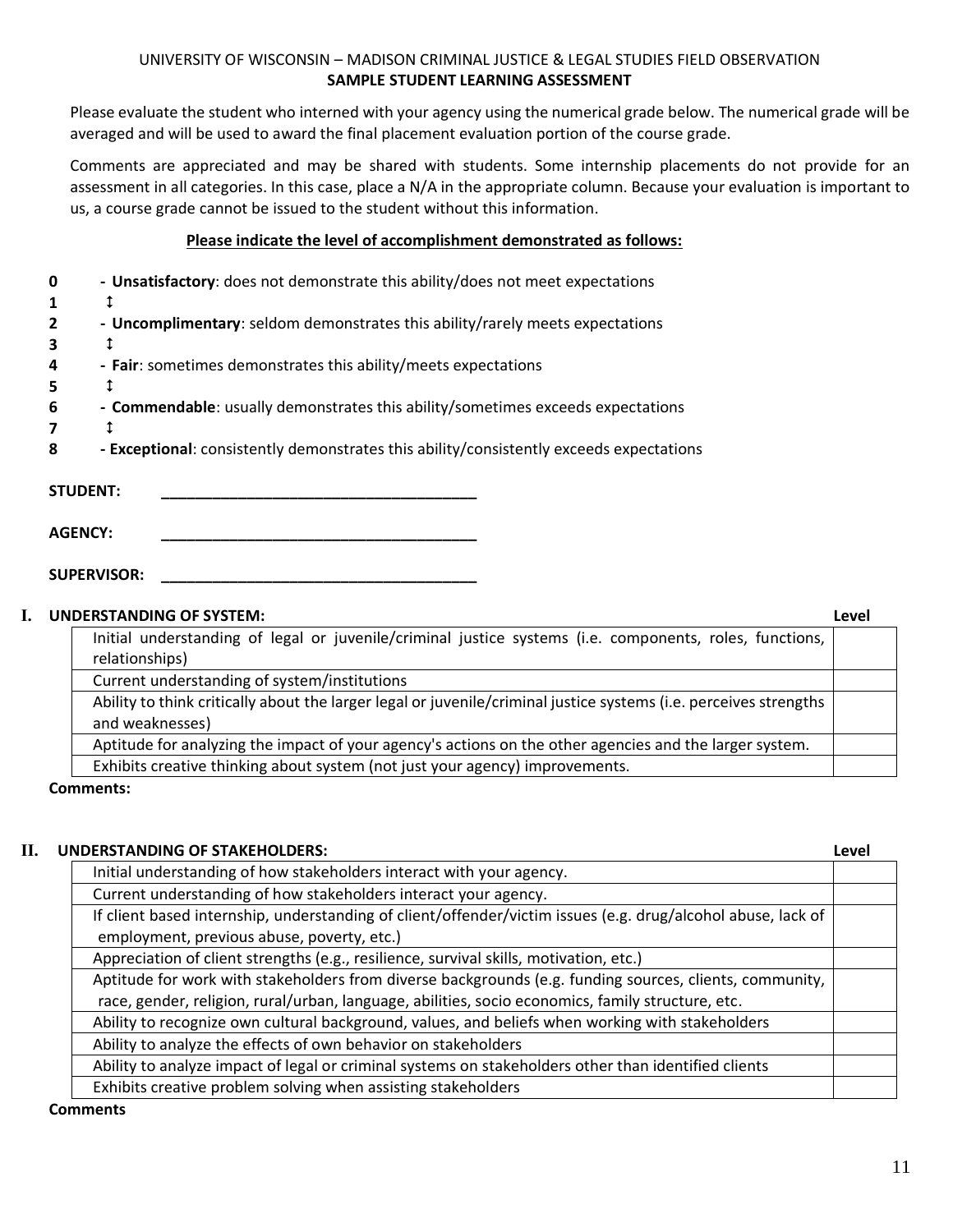#### **III. UNDERSTANDING OF AGENCY: Level**

| Initial understanding of agency missions, functions, and issues          |  |
|--------------------------------------------------------------------------|--|
| Current understanding of agency missions, functions, and issues          |  |
| Ability to work well with agency staff and other professionals           |  |
| Ability to complete tasks, projects, and assignments in a timely fashion |  |
| Capacity to handle progressively difficult tasks                         |  |
| Skill at making mature judgments in work related matters                 |  |
| Competency to evaluate effects of own actions on agency                  |  |
| Practice of professional and ethical behavior                            |  |

**Comments:**

# **IV. POTENTIAL FOR WORK IN THE FIELD: Level**

| I LIVITAL I VIV WYDIW IIV TITL I ILLY.                  | ---- |
|---------------------------------------------------------|------|
| Suitability and potential for work in the field         |      |
| Aptitude for direct service work with clients/consumers |      |
| Aptitude for research centered work                     |      |
| Emotional maturity to work in this field                |      |
| Potential for leadership                                |      |
| Ability to express self verbally                        |      |
| Ability to express self in writing                      |      |
|                                                         |      |

**Comments:**

**Additional thoughts or summary comments. (Comments may be used in recommendations with the permission of the student)**

**In order to promote professional growth and learning, we recommend discussing your assessment with the student.**

**I have discussed this assessment with the student.**

**I** l plan to discuss this assessment with the student.

| Supervisor's signature: |  |
|-------------------------|--|
|                         |  |

Thank you for filling out this form. It will help us in grading the student and assessing the effectiveness of the field observation course overall. We appreciate your thoughtfulness and time.